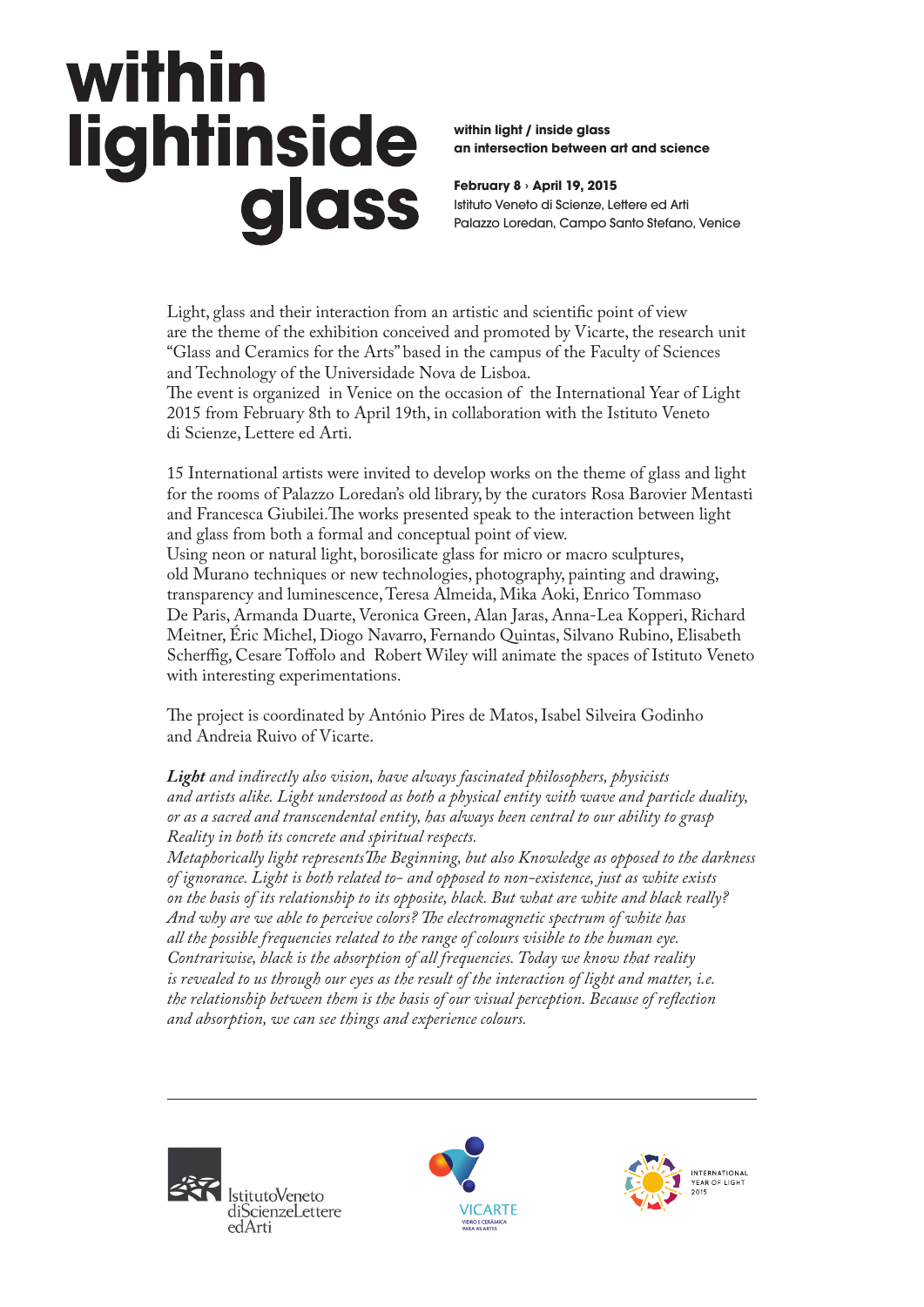# within lightinside<br>glass

**within light / inside glass an intersection between art and science**

**February 8 › April 19, 2015** Istituto Veneto di Scienze, Lettere ed Arti Palazzo Loredan, Campo Santo Stefano, Venice

*Glass can absorb, transmit, reflect, and refract light, and it can also multiply or distort our vision. Glass is a membrane, a border, which can conceal and protect, a diaphragm between the external world and the internal world, between closed and open space. It has the ability to limit the passage of air or any other material, but at the same time, it allows light to pass freely through it. Because of these properties glass was considered a magical material in the Middle Ages, linking the visible and the invisible, earthly reality and the divine.* 

**Vicarte** (Lisbon) The research unit is a partnership between the Faculty of Sciences and Technology of the Universidade Nova de Lisboa and the Faculty of Fine Arts of the Universidade de Lisboa. The research at Vicarte connects the present with the past, developing new materials for glass and ceramics, and for contemporary art. In addition, traditional and historical production practices are researched, and new theoretical and practical approaches to art are being studied and developed.

**Istituto Veneto di Scienze, Lettere ed Arti** (Venice) is an Academy with the goals of developing and diffusing science, humanities, and art, and to promote and directly support scientific research. The Istituto collaborates with Academies, Universities, Schools of Higher Studies and Research Centres on both the national and the international level. The project "Glass in Venice" promoted artistic glass in the Murano tradition, as well as work of contemporary artists exploring new techniques.

The current exhibition in 2015, "Within light / Inside glass. An intersection between art and science" takes place during the **International Year of Light 2015**, a global initiative aimed at increasing public awareness of the great importance of light and light-based technologies for our future.

As a precursor to this exhibition and its theme of glass and light, a collaboration has been developed between Axo Light, one of the most dynamic Italian lighting companies, Vicarte and the artist Richard Meitner. Art and industrial design will join forces in this special project for which Meitner will develop prototypes for a series of lamps utilizing both the advanced lighting technology of Axo Light and the experience and research represented by Vicarte. This exhibition will feature some of the first steps connected with this collaboration.